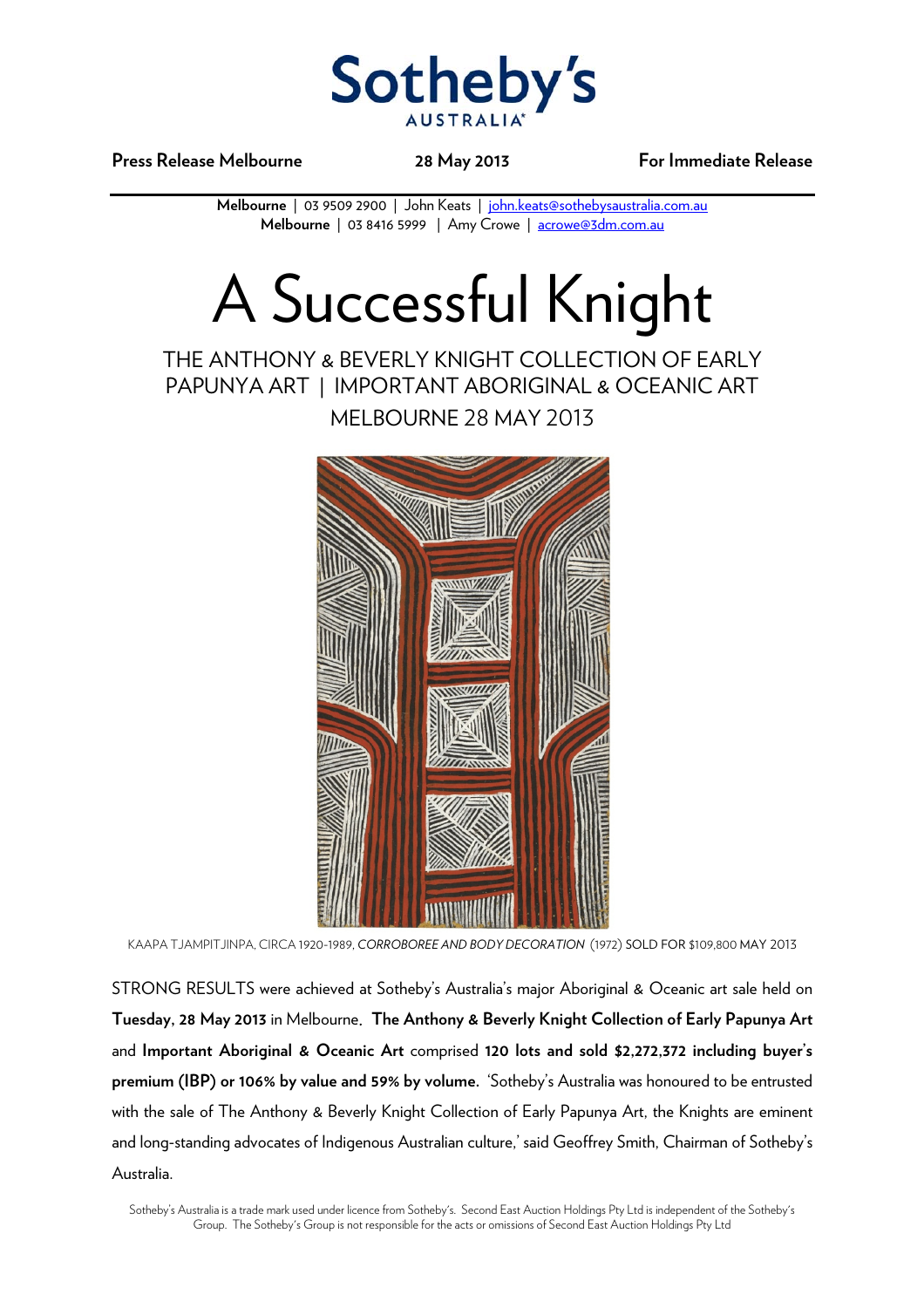

#### **Press Release Melbourne 28 May 2013 For Immediate Release**

A Sale highlight from the Knight Collection included **Kaapa (Mbitjana) Tjampitjinpa's** *Corroboree and Body Decoration* (1972) with a result that exceeded the high estimate totalling \$109,800 IBP (estimate \$70,000-90,000, lot 16, pictured previous). Kaapa was a 'larrikin' in the early settlement of Papunya and became one of the strongest leaders and champions of the local Indigenous Art community and the first Chairman of Papunya Tula Artists Pty Ltd.

An auction record was set for the artist George Tjangala at \$34,160 IBP. *Men and Women at Snake Ceremony* (1971) exceeded the presale auction estimate of \$18,000-25,000 (lot 9). The small board possesses an intimate informality in which the artist's hand can be felt, perhaps painting with new media for the first time.



CHARLES HENRY KERRY 1857-1928, HENRY KING 1855-1923 *BARRON RIVER NATIVE* FROM S*IX ALBUMS OF INDIGENOUS AUSTRALIANS* (EARLY 20TH CENTURY). SOLD FOR \$xxx,xxx MAY 2013

Within the Important Aboriginal & Oceanic Art auction, strong bidding in the room and via telephones achieved an outstanding result of \$231,800 IBP for the **six albums of 144 ethnographic photographs** (Charles Henry Kerry and Henry King, *Six Albums of Indigenous Australians*, estimate \$120,000-180,000, lot 54, image pictured right). The albums are an extraordinary record, with many of the photographs recording the pain of people entrapped by the cruelty of colonial conquest. One of the most celebrated images was subsequently appropriated by Brook Andrew for his iconic *Sexy & Dangerous* 1996.

Repatriated from the United States of America**, Uta Uta Tjangala's** *Special Pintupi Travelling Ceremony* (1972) (lot 83) sold for \$183,000 IBP against a presale estimate of \$80,000-120,000. Open to much interpretation through the symbols used, the specific information about the site or dreaming remains unknown, its true narrative lost since the artist created the work.

Sotheby's Australia is a trade mark used under licence from Sotheby's. Second East Auction Holdings Pty Ltd is independent of the Sotheby's Group. The Sotheby's Group is not responsible for the acts or omissions of Second East Auction Holdings Pty Ltd